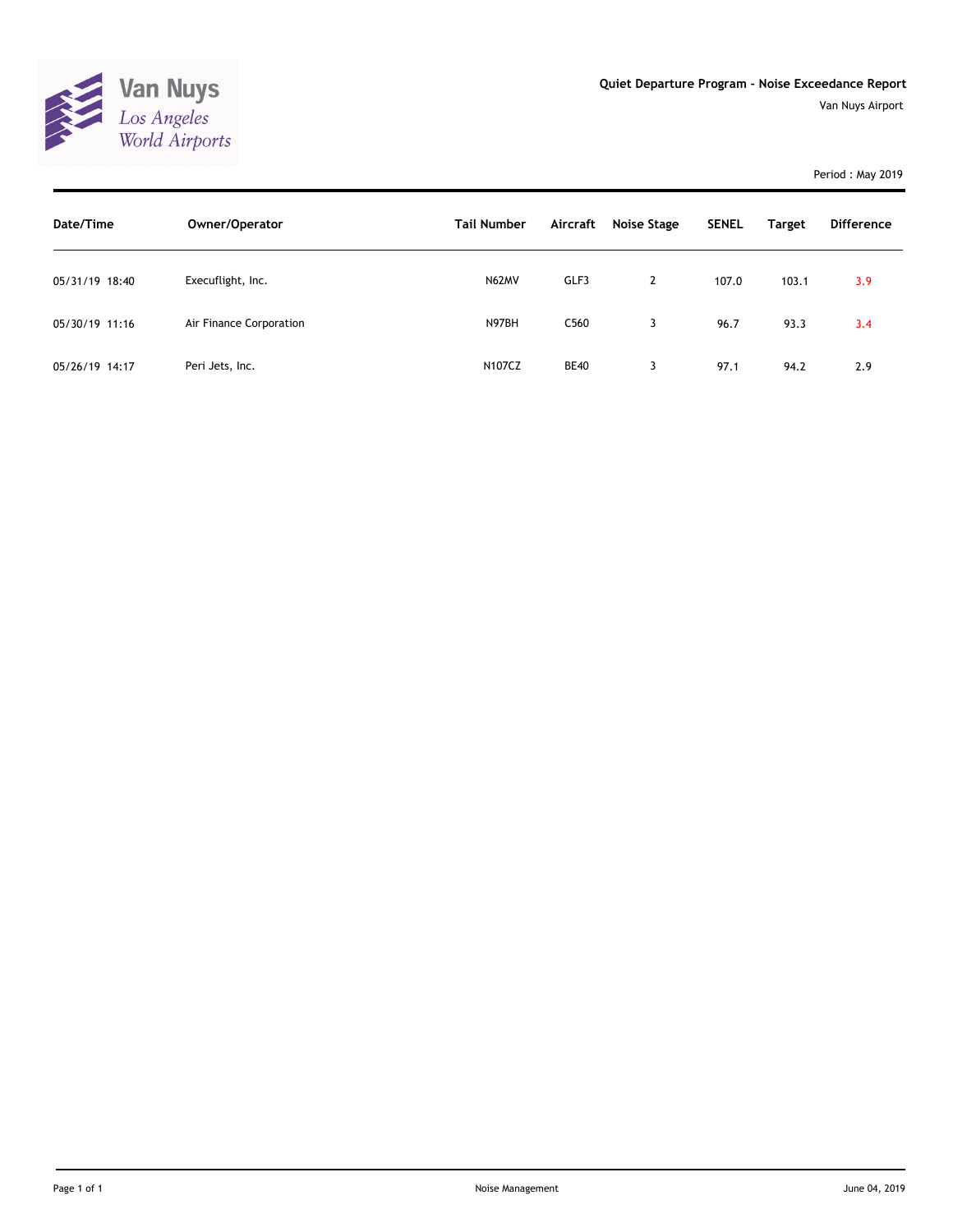

Period : May 2019

| Owner/Operator                      | <b>Departures Exceeding</b><br><b>Target Noise Level</b> | <b>Total Southbound</b><br><b>Jet Departures</b> |
|-------------------------------------|----------------------------------------------------------|--------------------------------------------------|
| Air Finance Corporation             | 1                                                        | 1                                                |
| Peri Jets, Inc.                     | $\mathbf{1}$                                             | $\mathbf{1}$                                     |
| Execuflight, Inc.                   | $\mathbf{1}$                                             | 5                                                |
| 214BM, LLC                          | 0                                                        | $\mathbf{1}$                                     |
| 361 DD, LLC                         | 0                                                        | 1                                                |
| Acabel, LLC                         | 0                                                        |                                                  |
| Ace Aviation Services Corporation   | 0                                                        |                                                  |
| ACM Aviation Services, Inc.         | 0                                                        |                                                  |
| ACshares Aviation Group, Inc.       | 0                                                        |                                                  |
| Advanced Air, LLC                   | 0                                                        |                                                  |
| Aero Jet Services, LLC              | 0                                                        |                                                  |
| Aerolineas Ejecutivas               | 0                                                        |                                                  |
| Aerolineas Ejecutivas, SA de CV     | 0                                                        |                                                  |
| Aeromedevac, Inc.                   | 0                                                        |                                                  |
| Aeroservicios Aviarte, CA           | 0                                                        |                                                  |
| Ageless Men's Health, LLC           | 0                                                        |                                                  |
| Air Alsie A/S                       | 0                                                        |                                                  |
| Air Charter Express Inc.            | 0                                                        |                                                  |
| Aircraft Services Group Inc         | 0                                                        |                                                  |
| ALASKA AIRLINES Inc.                | 0                                                        |                                                  |
| ALL-AMERICAN HOSE LLC               |                                                          |                                                  |
| Allen Lund Company, Inc.            | 0<br>0                                                   |                                                  |
| ALUMA-FORM INC                      |                                                          |                                                  |
|                                     | 0                                                        |                                                  |
| AMBROSE CONSULTING CORP             | 0                                                        |                                                  |
| Ambrose Corporation                 | 0                                                        |                                                  |
| ANDERSON STEVEN C TRUSTEE           | 0                                                        |                                                  |
| Apegasus LLC                        | 0                                                        |                                                  |
| Aurora, LLC                         | 0                                                        |                                                  |
| Aviation Consultants of Aspen, Inc. | 0                                                        |                                                  |
| Aviation Consultants, Inc.          | 0                                                        |                                                  |
| AVIATION ENTERPRISES INC            | 0                                                        |                                                  |
| AVIATION HOLDINGS US LLC            | 0                                                        |                                                  |
| Aviation Leasing Company, LLC       | 0                                                        | 1                                                |
| BAC Transportation, Inc.            | 0                                                        |                                                  |
| Bank of America, N.A.               | 0                                                        |                                                  |
| <b>BANK OF UTAH TRUSTEE</b>         | 0                                                        |                                                  |
| Baziwings, LLC                      | 0                                                        |                                                  |
| BEAUFAIN AVIATION LLC               | 0                                                        |                                                  |
| <b>BLM Aviation, LLC</b>            | 0                                                        |                                                  |
| Blue Spruce Capital Corp.           | 0                                                        | 1                                                |
| <b>Bluelink Jets AB</b>             | 0                                                        | $\mathbf{1}$                                     |

The Van Nuys Airport Fly Friendly - Quiet Departure Program asks that operators of jet aircraft use manufacturer's or NBAA quiet departure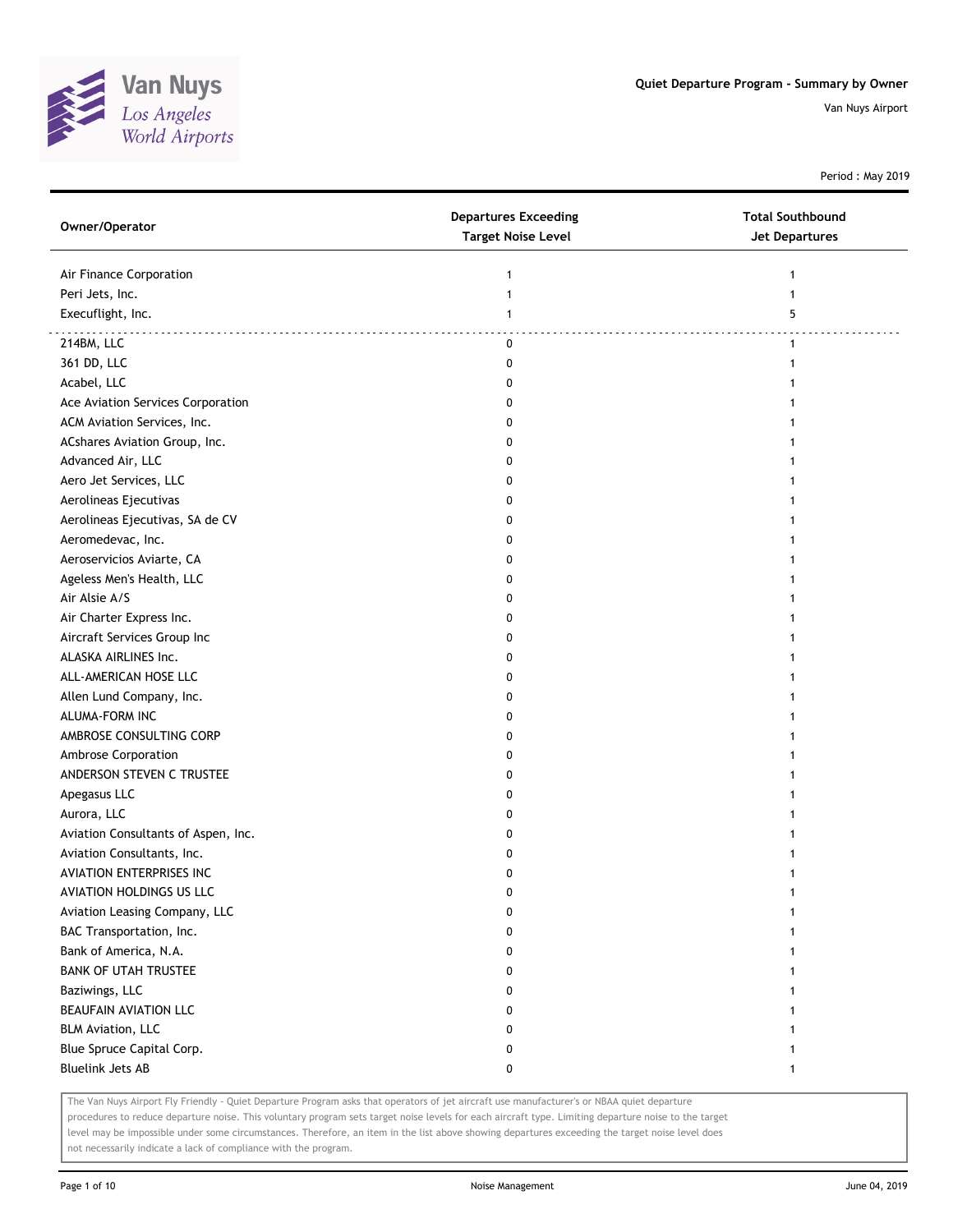

Period : May 2019

| Owner/Operator                           | <b>Departures Exceeding</b><br><b>Target Noise Level</b> | <b>Total Southbound</b><br><b>Jet Departures</b> |
|------------------------------------------|----------------------------------------------------------|--------------------------------------------------|
| C Dot Aviation, LLC                      | 0                                                        | 1                                                |
| Caesars Entertainment Operating Co., Inc | 0                                                        |                                                  |
| Cargojet Airways                         | 0                                                        |                                                  |
| Castine Airways, LLC                     | 0                                                        |                                                  |
| Cathexis Holdings, LP                    | 0                                                        |                                                  |
| Channel Island Aviation, Inc.            | 0                                                        |                                                  |
| <b>Charles G Hutter</b>                  | 0                                                        |                                                  |
| Charter One, Inc.                        | 0                                                        |                                                  |
| Chartright Air                           | 0                                                        |                                                  |
| CI Jets                                  | 0                                                        |                                                  |
| Cinco Air Charter, LLC                   | 0                                                        |                                                  |
| Citadel Panda Express, Inc.              | 0                                                        |                                                  |
| Citation Air, LLC                        | 0                                                        |                                                  |
| CitationAir                              | 0                                                        |                                                  |
| <b>CLUB AIR INC</b>                      | 0                                                        |                                                  |
| Cockrell Resources Inc                   | 0                                                        |                                                  |
| Cohen Aviation Leasing, LLC              | 0                                                        | 1                                                |
| <b>COLORADO STRUCTURES INC</b>           | 0                                                        |                                                  |
| <b>Comlux Aviation</b>                   | 0                                                        |                                                  |
| Compania Ejecutiva, SA de CV             | 0                                                        |                                                  |
| Conyan Aviation Inc                      | 0                                                        |                                                  |
| <b>Crossmark Aviation LLC</b>            | 0                                                        |                                                  |
| CS INVESTMENTS LLC                       | 0                                                        |                                                  |
| CWD JR EXPLORATION INC                   | 0                                                        |                                                  |
| Daniel Calugar                           | 0                                                        |                                                  |
| Daniel Island Aviation, LLC              | 0                                                        |                                                  |
| Dassault Falcon Jet Corporation          | 0                                                        |                                                  |
| DELTA AIR LINES Inc.                     | 0                                                        |                                                  |
| Desert Jet                               | 0                                                        |                                                  |
| DP64, LLC                                | 0                                                        |                                                  |
| DT Equipment Leasing, LLC                | 0                                                        |                                                  |
| Eagle Air, Inc.                          | 0                                                        |                                                  |
| EAST BAY HOLDINGS LLC                    | 0                                                        |                                                  |
| EJS Executive Jet Shares II, Inc.        | 0                                                        |                                                  |
| Emanon Aviation, Inc.                    | 0                                                        |                                                  |
| Embraer                                  | 0                                                        |                                                  |
| Envoy Air                                | 0                                                        |                                                  |
| Event Hardware, LLC                      | 0                                                        |                                                  |
| ExcelAire Service, Inc.                  | 0                                                        |                                                  |
| ExcelAire, LLC                           | 0                                                        |                                                  |
| Exec 1 Aviation                          | 0                                                        | 1                                                |

The Van Nuys Airport Fly Friendly - Quiet Departure Program asks that operators of jet aircraft use manufacturer's or NBAA quiet departure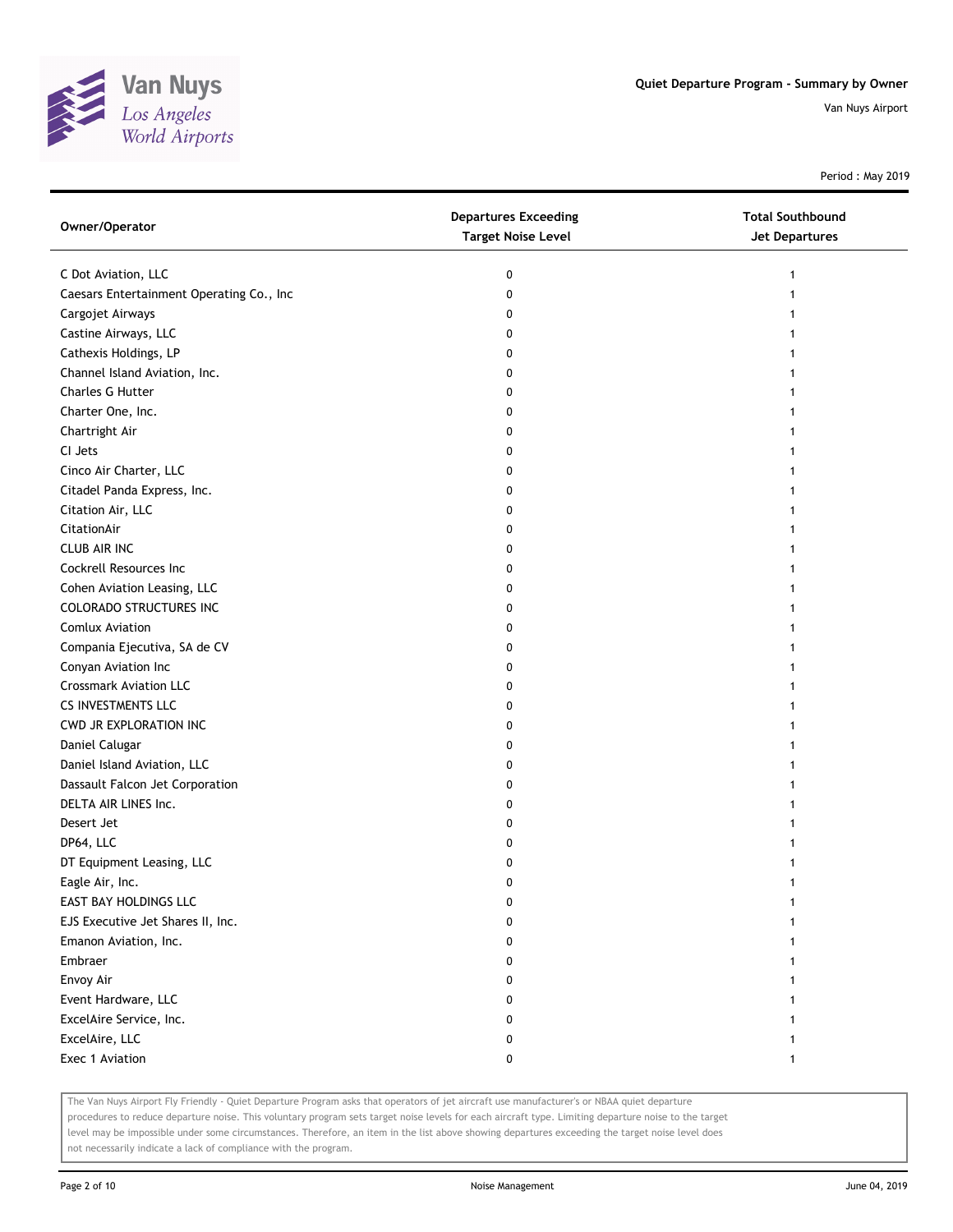

Period : May 2019

| Owner/Operator                     | <b>Departures Exceeding</b><br><b>Target Noise Level</b> | <b>Total Southbound</b><br>Jet Departures |
|------------------------------------|----------------------------------------------------------|-------------------------------------------|
| Executive Flight Solutions, LLC    | 0                                                        | 1                                         |
| Executive Jet Management           | 0                                                        |                                           |
| <b>EXPEDIENT VOYAGES LLC</b>       | 0                                                        |                                           |
| FLEXJET LLC                        | 0                                                        |                                           |
| FLIGHT 145 LLC                     | 0                                                        |                                           |
| <b>Flight Operations</b>           | 0                                                        |                                           |
| Flightline Management              | 0                                                        | 1                                         |
| Flightworks                        | 0                                                        |                                           |
| Four C Air, Inc.                   | 0                                                        |                                           |
| Freeman Jet LLC (Kansas)           | 0                                                        |                                           |
| Front Range Radiation Oncology, PC | 0                                                        |                                           |
| FUGA, Inc.                         | 0                                                        |                                           |
| G1307 LLC                          | 0                                                        |                                           |
| GainJet                            | 0                                                        |                                           |
| Gary McCoy                         | 0                                                        |                                           |
| Georgia Jet, Inc.                  | 0                                                        |                                           |
| Glass Aviation, Inc.               | 0                                                        |                                           |
| Global Flight, Inc.                | 0                                                        |                                           |
| Global Jetcare, Inc.               | 0                                                        |                                           |
| GOTTSCH BROTHERS OF ELKHORN LLC    | 0                                                        |                                           |
| Grande Aviation, LLC               | 0                                                        |                                           |
| <b>GREENHILL AVIATION CO LLC</b>   | 0                                                        |                                           |
| GSD Logistics, LLC                 | 0                                                        |                                           |
| H412 SA de CV                      | 0                                                        |                                           |
| HANGAR ACQUISITION CORP            | 0                                                        |                                           |
| Haymon Sports, LLC                 | 0                                                        |                                           |
| Heathrow Enterprises, LLC          | 0                                                        |                                           |
| HIM Holdings, Inc.                 | 0                                                        |                                           |
| HOAK TRAVEL INC                    | 0                                                        |                                           |
| International Jet Management GmbH  | 0                                                        |                                           |
| Irish Air, LLC                     | 0                                                        |                                           |
| <b>IVEAIR CORP</b>                 | 0                                                        |                                           |
| JDR Management, LLC                | 0                                                        |                                           |
| JEFFERSON COUNTY SHERIFFS OFFICE   | 0                                                        |                                           |
| Jet Air, Inc.                      | 0                                                        |                                           |
| Jet Linx Aviation, LLC             | 0                                                        |                                           |
| JETBLUE AIRWAYS Corp.              | 0                                                        |                                           |
| JetSelect Aviation, LLC            | 0                                                        |                                           |
| Journey Aviation LLC               | 0                                                        |                                           |
| JPC FALCON 1109 LLC                | 0                                                        |                                           |
| JR REAL ESTATE LLC                 | 0                                                        | 1                                         |

The Van Nuys Airport Fly Friendly - Quiet Departure Program asks that operators of jet aircraft use manufacturer's or NBAA quiet departure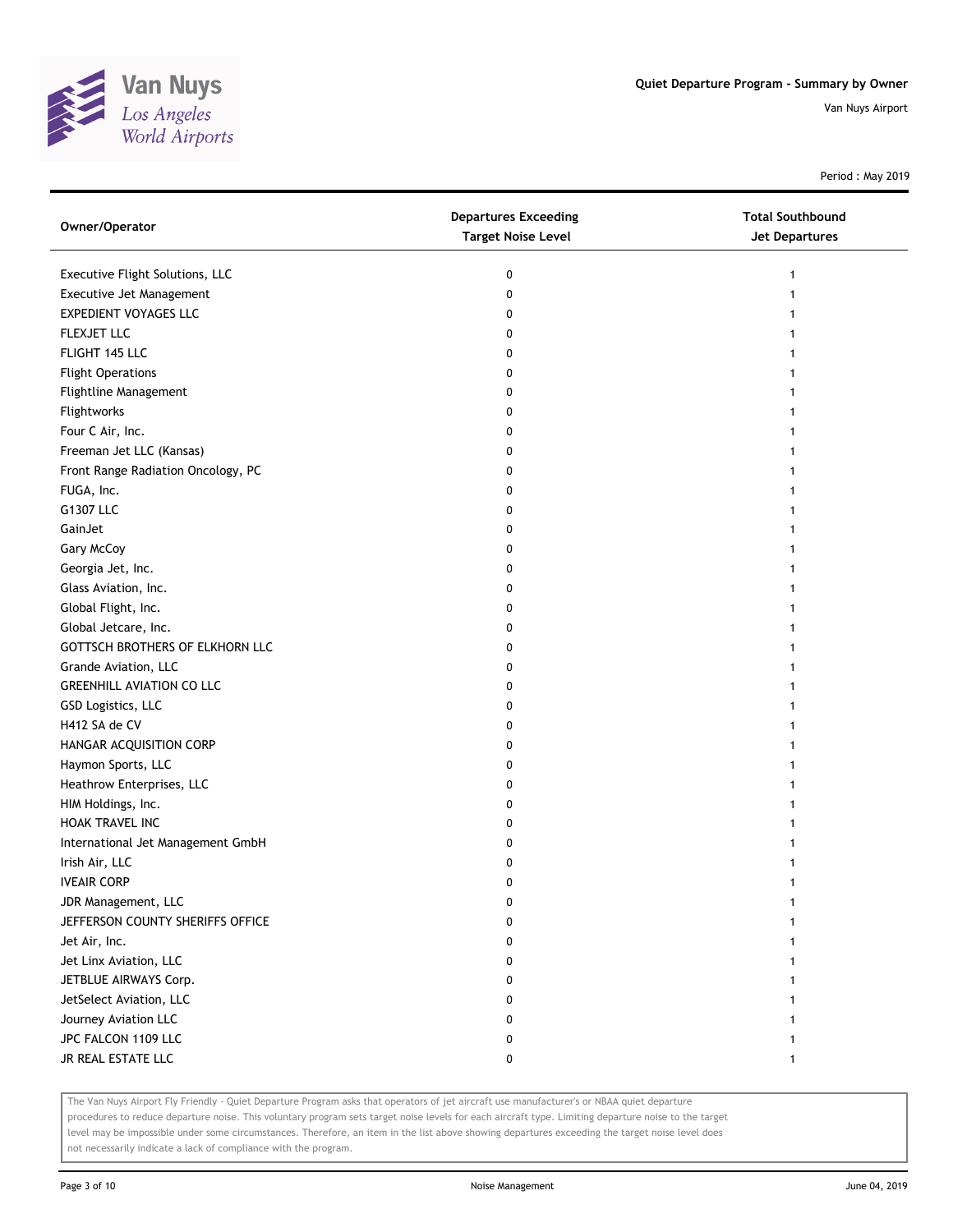

Period : May 2019

| Owner/Operator                    | <b>Departures Exceeding</b><br><b>Target Noise Level</b> | <b>Total Southbound</b><br><b>Jet Departures</b> |
|-----------------------------------|----------------------------------------------------------|--------------------------------------------------|
| K5-Aviation GmbH                  | 0                                                        |                                                  |
| <b>KACALP Flight Operations</b>   | 0                                                        |                                                  |
| Kalitta Charters, LLC             | 0                                                        |                                                  |
| Kinston Clipper, LLC              | 0                                                        |                                                  |
| KJC GROUP HOLDINGS LLC            | 0                                                        |                                                  |
| L.J. Aviation                     | 0                                                        |                                                  |
| Las Vegas Sands Corp              | 0                                                        |                                                  |
| Leonard Green & Partners, LLC     | 0                                                        |                                                  |
| Lewis Aeronautical, LLC           | 0                                                        |                                                  |
| LFG Aviation 4 Inc                | 0                                                        |                                                  |
| Life Time Fitness, Inc.           | 0                                                        |                                                  |
| Live Oak Banking Company          | 0                                                        |                                                  |
| LNW Consulting, LLC               | 0                                                        |                                                  |
| Lyon Aviation                     | 0                                                        |                                                  |
| <b>M-51 LLC</b>                   | 0                                                        |                                                  |
| MAC Aircraft Sales, LLC           | 0                                                        |                                                  |
| MAG-Falcon 900C SN192, LLC        | 0                                                        |                                                  |
| MAIRO, LLC                        | 0                                                        |                                                  |
| Marotta Controls, Inc.            | 0                                                        |                                                  |
| Masterjet Aviacao Executiva, S.A. | 0                                                        |                                                  |
| MC Group                          | 0                                                        |                                                  |
| McDonald Aviation, LLC            | 0                                                        |                                                  |
| McLeod Properties Fontana, LLC    | 0                                                        |                                                  |
| MED AIR LLC                       | 0                                                        |                                                  |
| Med Air, LLC                      | 0                                                        |                                                  |
| Meregrass, Inc.                   | 0                                                        |                                                  |
| Merle Norman Cosmetics, Inc.      | 0                                                        |                                                  |
| Meyers Group Aircraft, LLC        | 0                                                        |                                                  |
| Mid Oaks Investments, LLC         | 0                                                        |                                                  |
| MidAmerica Jet                    | 0                                                        |                                                  |
| Mill Creek Aviation, LLC          | 0                                                        |                                                  |
| Million Air - Dallas              | 0                                                        |                                                  |
| Moelis & Company Manager, LLC     | 0                                                        |                                                  |
| N2 AVIATION LLC                   | 0                                                        |                                                  |
| N302CJ LLC                        | 0                                                        |                                                  |
| NCP FREEDOM LLC                   | 0                                                        |                                                  |
| <b>NEXjet Corporation</b>         | 0                                                        |                                                  |
| NHW, LLC                          | 0                                                        |                                                  |
| Non Stop Aviation, Inc.           | 0                                                        |                                                  |
| NORTHERN JET MANAGEMENT INC       | 0                                                        |                                                  |
| <b>NVJETS</b>                     | 0                                                        | 1                                                |

The Van Nuys Airport Fly Friendly - Quiet Departure Program asks that operators of jet aircraft use manufacturer's or NBAA quiet departure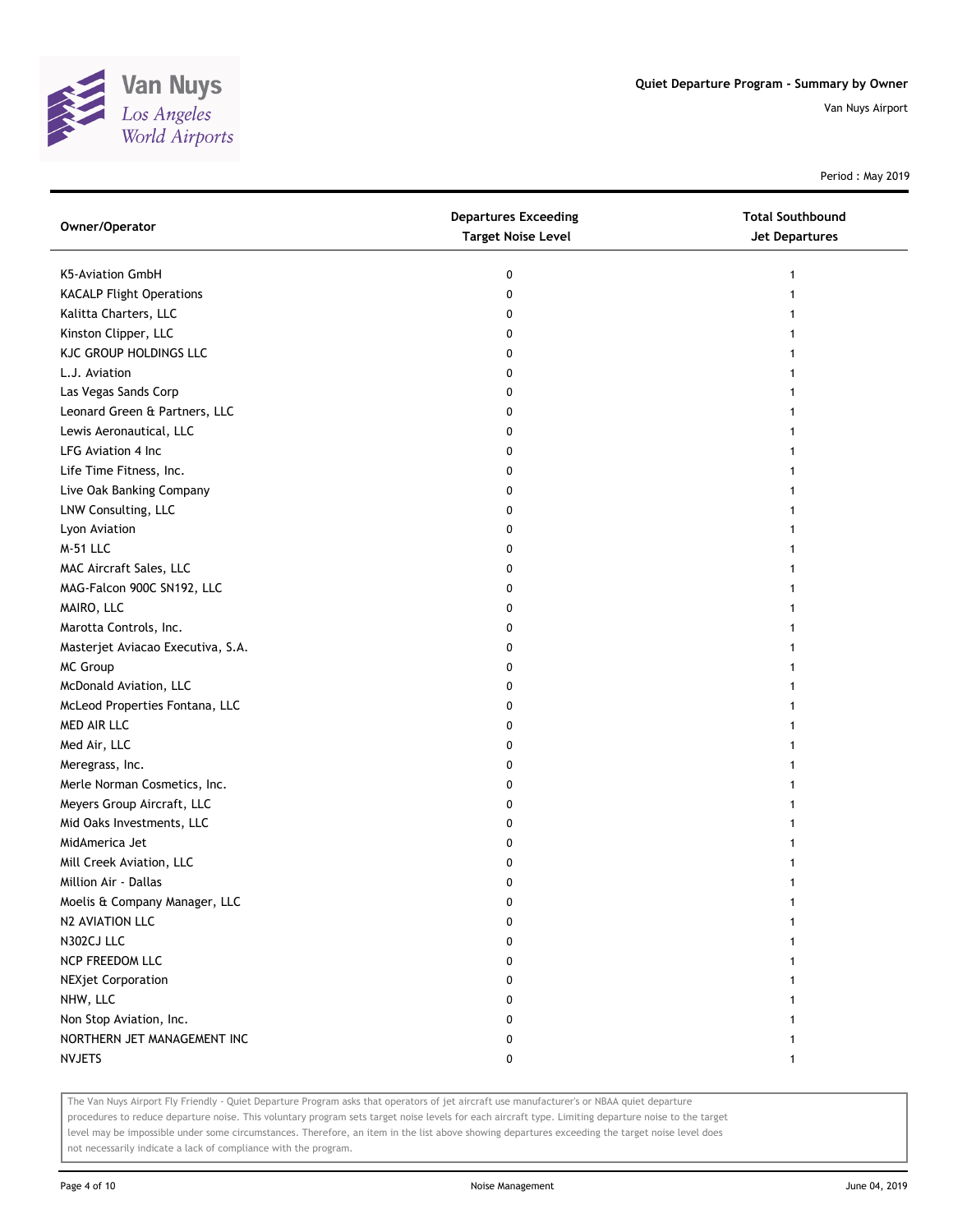

Period : May 2019

| Owner/Operator                        | <b>Departures Exceeding</b><br><b>Target Noise Level</b> | <b>Total Southbound</b><br>Jet Departures |
|---------------------------------------|----------------------------------------------------------|-------------------------------------------|
| OTD AVIATION LLC                      | 0                                                        |                                           |
| OVG Aviation, LLC                     | 0                                                        |                                           |
| Pacific Coast Jet Charter, Inc.       | 0                                                        |                                           |
| Pacific Legacy, LLC                   | 0                                                        |                                           |
| Pacifico Air Partners, LLC            | 0                                                        |                                           |
| Paradigm Jet Management, Inc          | 0                                                        |                                           |
| PDKAA 250 HM Partners, LLC            | 0                                                        |                                           |
| PHD Interplanetary, LLC               | 0                                                        |                                           |
| PILATUS BUSINESS AIRCRAFT LTD         | 0                                                        |                                           |
| Pilgrim Air, LLC                      | 0                                                        |                                           |
| Pittco Aviation, Inc.                 | 0                                                        |                                           |
| PJT Rising Phoenix, LLC               | 0                                                        |                                           |
| Planemasters, Ltd.                    | 0                                                        |                                           |
| Polar Bear Express, LLC               | 0                                                        |                                           |
| Professional Jet, Inc.                | 0                                                        |                                           |
| Rai Jets Inc                          | 0                                                        |                                           |
| Riava Investments, LLC                | 0                                                        |                                           |
| RMR Capital Aviation, LLC             | 0                                                        |                                           |
| RNW ENTERPRISES LLC                   | 0                                                        |                                           |
| Robert D. Lanphere                    | 0                                                        |                                           |
| RYT Aviation LP, Inc.                 | 0                                                        |                                           |
| S.C. Johnson & Son, Inc.              | 0                                                        |                                           |
| SAIR LLC                              | 0                                                        |                                           |
| Sands Aviation, LLC                   | 0                                                        |                                           |
| Saults & Pollard Real Estate, Ltd.    | 0                                                        |                                           |
| SC Aviation, Inc                      | 0                                                        |                                           |
| Sho-Deen, Inc.                        | 0                                                        |                                           |
| SKYWEST AIRLINES Inc.                 | 0                                                        |                                           |
| Southern Palms Leasing, LLC           | 0                                                        |                                           |
| Southwest Aircraft Charter, LC        | 0                                                        |                                           |
| Starbase Aviation, LLC                | 0                                                        |                                           |
| Stellar Jets LLC                      | 0                                                        |                                           |
| Stephen Bennett & Marsha Jordan Trust | 0                                                        |                                           |
| Stephens Institute                    | 0                                                        |                                           |
| STK Air, LLC                          | 0                                                        |                                           |
| Superior Air Charter, LLC             | 0                                                        |                                           |
| TAG Aviation (UK), Ltd.               | 0                                                        |                                           |
| Tango Air, Inc.                       | 0                                                        |                                           |
| Terra Dulce, LLC                      | 0                                                        |                                           |
| The Coffman Companies, Inc            | 0                                                        |                                           |
| The Craig Evan Corporation            | 0                                                        | 1                                         |

The Van Nuys Airport Fly Friendly - Quiet Departure Program asks that operators of jet aircraft use manufacturer's or NBAA quiet departure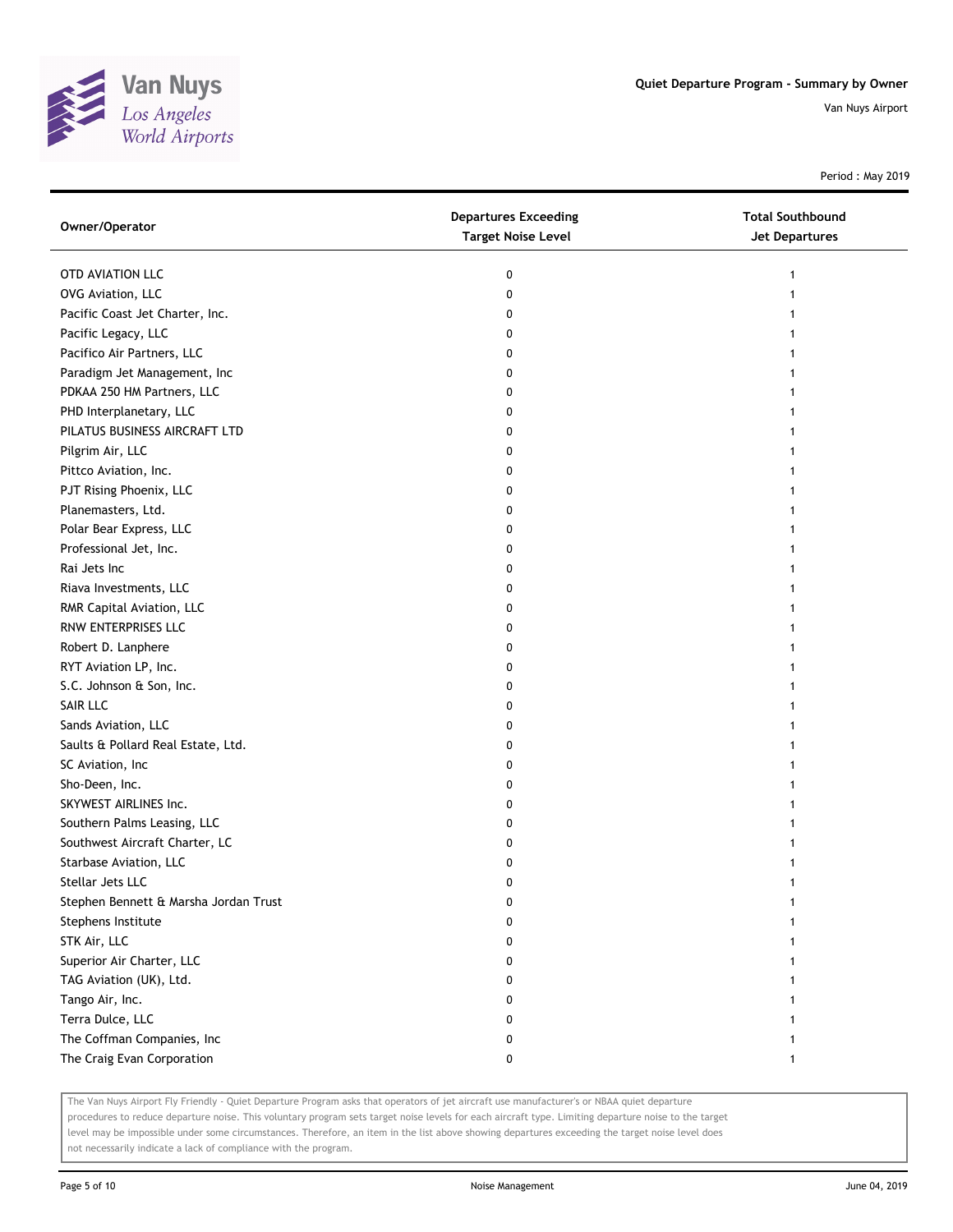

Period : May 2019

| Owner/Operator                          | <b>Departures Exceeding</b><br><b>Target Noise Level</b> | <b>Total Southbound</b><br>Jet Departures |
|-----------------------------------------|----------------------------------------------------------|-------------------------------------------|
| The Powell Group LLC                    | 0                                                        | 1                                         |
| The Wolff Company                       | 0                                                        |                                           |
| Thorney Alpha Pty. Ltd.                 | 0                                                        |                                           |
| Travel Management Company Limited       | 0                                                        |                                           |
| <b>Tricor International Corporation</b> | 0                                                        |                                           |
| UltraAir, LLC                           | 0                                                        |                                           |
| UNITED AIRLINES Inc.                    | 0                                                        |                                           |
| United Medical Devices, LLC             | 0                                                        |                                           |
| USA Jet Airlines, Inc.                  | 0                                                        |                                           |
| Valor Aviation, LLC                     | 0                                                        |                                           |
| Vela Flight, LLC                        | 0                                                        |                                           |
| Virgin Australia                        | 0                                                        |                                           |
| <b>Washington Corporation</b>           | 0                                                        |                                           |
| Watch Hill Capital, LLC                 | 0                                                        |                                           |
| WELLS FARGO BANK NORTHWEST NA TRUSTEE   | 0                                                        |                                           |
| Wells Fargo Equipment Finance Inc       | 0                                                        |                                           |
| Western Precooling Systems              | 0                                                        |                                           |
| White Cloud Charter, Inc.               | 0                                                        | 1                                         |
| White Pine Two, LLC                     | 0                                                        |                                           |
| Wilshire Associates, Inc.               | 0                                                        |                                           |
| Windsor Jet Management                  | 0                                                        |                                           |
| XYZ LEASING LLC                         | 0                                                        |                                           |
| YCY, LLC                                | 0                                                        |                                           |
| ZALA GROUP LLC                          | 0                                                        |                                           |
| 477 Aviation LLC                        | 0                                                        | 2                                         |
| Academi                                 | 0                                                        | 2                                         |
| Air Lease Corporation                   | 0                                                        | 2                                         |
| AMERICAN AIRLINES Inc.                  | 0                                                        | 2                                         |
| A-Ron Resources, LLC                    | 0                                                        | 2                                         |
| Basic Capital Management, Inc.          | 0                                                        | 2                                         |
| Bay Area/Diablo Petroleum Company       | 0                                                        | 2                                         |
| BH Aviation, Ltd.                       | 0                                                        | 2                                         |
| <b>Contour Aviation</b>                 | U                                                        | 2                                         |
| Diamond Aviation                        | 0                                                        | 2                                         |
| EASYJET AIRLINE Co. Ltd                 | 0                                                        | 2                                         |
| Elite Air, Inc.                         | 0                                                        | 2                                         |
| EMBRAER EXECUTIVE AIRCRAFT INC          | 0                                                        | 2                                         |
| <b>EUROWINGS Luftverkehrs AG</b>        | 0                                                        | 2                                         |
| Fleet Unlimited, Inc.                   | 0                                                        | 2                                         |
| Flightexec                              | 0                                                        | 2                                         |
| Flying Cats Air, LLC                    | 0                                                        | $\mathbf{2}$                              |

The Van Nuys Airport Fly Friendly - Quiet Departure Program asks that operators of jet aircraft use manufacturer's or NBAA quiet departure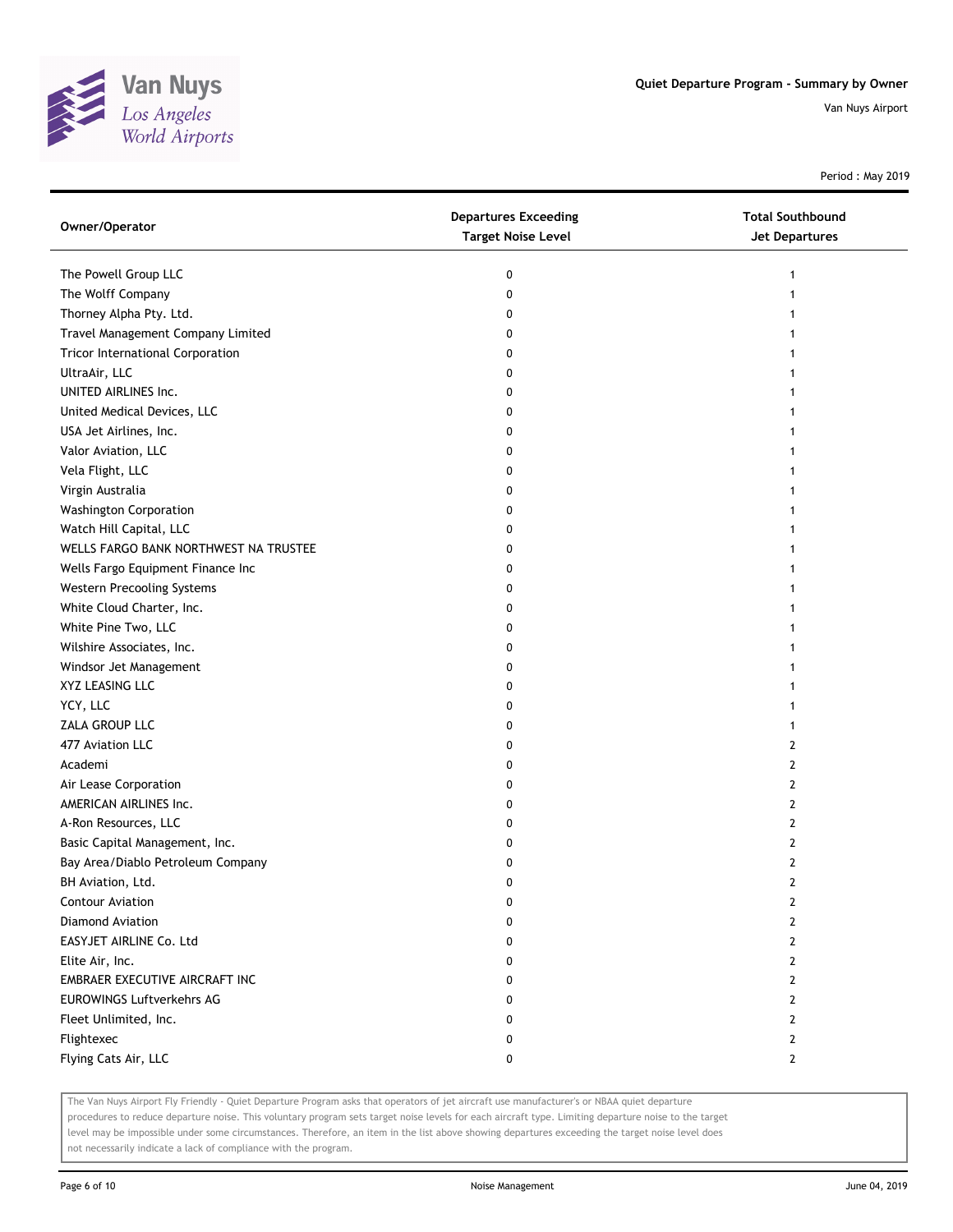

Period : May 2019

| Owner/Operator                              | <b>Departures Exceeding</b><br><b>Target Noise Level</b> | <b>Total Southbound</b><br><b>Jet Departures</b> |
|---------------------------------------------|----------------------------------------------------------|--------------------------------------------------|
| Gama Aviation Signature Aircraft Management | 0                                                        | $\overline{2}$                                   |
| Global Jet Capital                          | 0                                                        | $\mathbf{2}$                                     |
| Heights Aviation Inc                        | 0                                                        | 2                                                |
| Jet Link Investments, Inc.                  | 0                                                        | 2                                                |
| Jet Linx Aviation LLC                       | 0                                                        | 2                                                |
| Juliett Kilo, LLC                           | 0                                                        | $\mathbf{2}$                                     |
| Landmark Aviation                           | 0                                                        | 2                                                |
| McBain Pup, LLC                             | 0                                                        | 2                                                |
| McDougal, Sheryl                            | 0                                                        | 2                                                |
| Med-Stop, Inc.                              | 0                                                        | 2                                                |
| Meridian Air Charter                        | 0                                                        | 2                                                |
| Mike Post Productions, Inc.                 | 0                                                        | 2                                                |
| Najafi Aviation, LLC                        | 0                                                        | 2                                                |
| National Pacific Fund, Inc.                 | 0                                                        | 2                                                |
| Northeastern Aviation Corporation           | 0                                                        | 2                                                |
| Northern Illinois Flight Center Inc         | 0                                                        | 2                                                |
| Paragon Airways                             | 0                                                        | 2                                                |
| Paramount Pictures Corporation              | 0                                                        | 2                                                |
| Pegasus Elite Aviation, Inc                 | 0                                                        | 2                                                |
| Planet Nine Private Air, LLC                | 0                                                        | 2                                                |
| PMC Global, Inc.                            | 0                                                        | 2                                                |
| R. Consulting & Sales, Inc.                 | 0                                                        | 2                                                |
| RAIR Air, LLC                               | 0                                                        | 2                                                |
| S.K. Aviation, LLC                          | 0                                                        | 2                                                |
| SAF Flight, LLC                             | 0                                                        | 2                                                |
| Scott, D. Gregory                           | 0                                                        | 2                                                |
| Secure Air Charter, LLC                     | 0                                                        | 2                                                |
| Short Hills Aviation                        | 0                                                        | 2                                                |
| SIEBEL JAMES A                              | 0                                                        | 2                                                |
| SIMON WILLIAM SCOTT                         | 0                                                        | 2                                                |
| South Aviation Inc                          | 0                                                        | 2                                                |
| South Aviation, Inc.                        | 0                                                        | 2                                                |
| Starjet, Inc.                               | 0                                                        | 2                                                |
| SWIFT AIR LLC                               | 0                                                        | 2                                                |
| Talon Air Inc                               | 0                                                        | $\mathbf{2}$                                     |
| TEXTRON AVIATION INC                        | 0                                                        | $\mathbf{2}$                                     |
| Textron Aviation, Inc                       | 0                                                        | $\mathbf{2}$                                     |
| TriPacific Managers, Inc.                   | 0                                                        | $\mathbf{2}$                                     |
| TVPX Aircraft Solutions Inc. Trustee        | 0                                                        | 2                                                |
| VCSGV, LLC                                  | 0                                                        | $\mathbf{2}$                                     |
| West Air (USA)                              | 0                                                        | $\mathbf{2}$                                     |

The Van Nuys Airport Fly Friendly - Quiet Departure Program asks that operators of jet aircraft use manufacturer's or NBAA quiet departure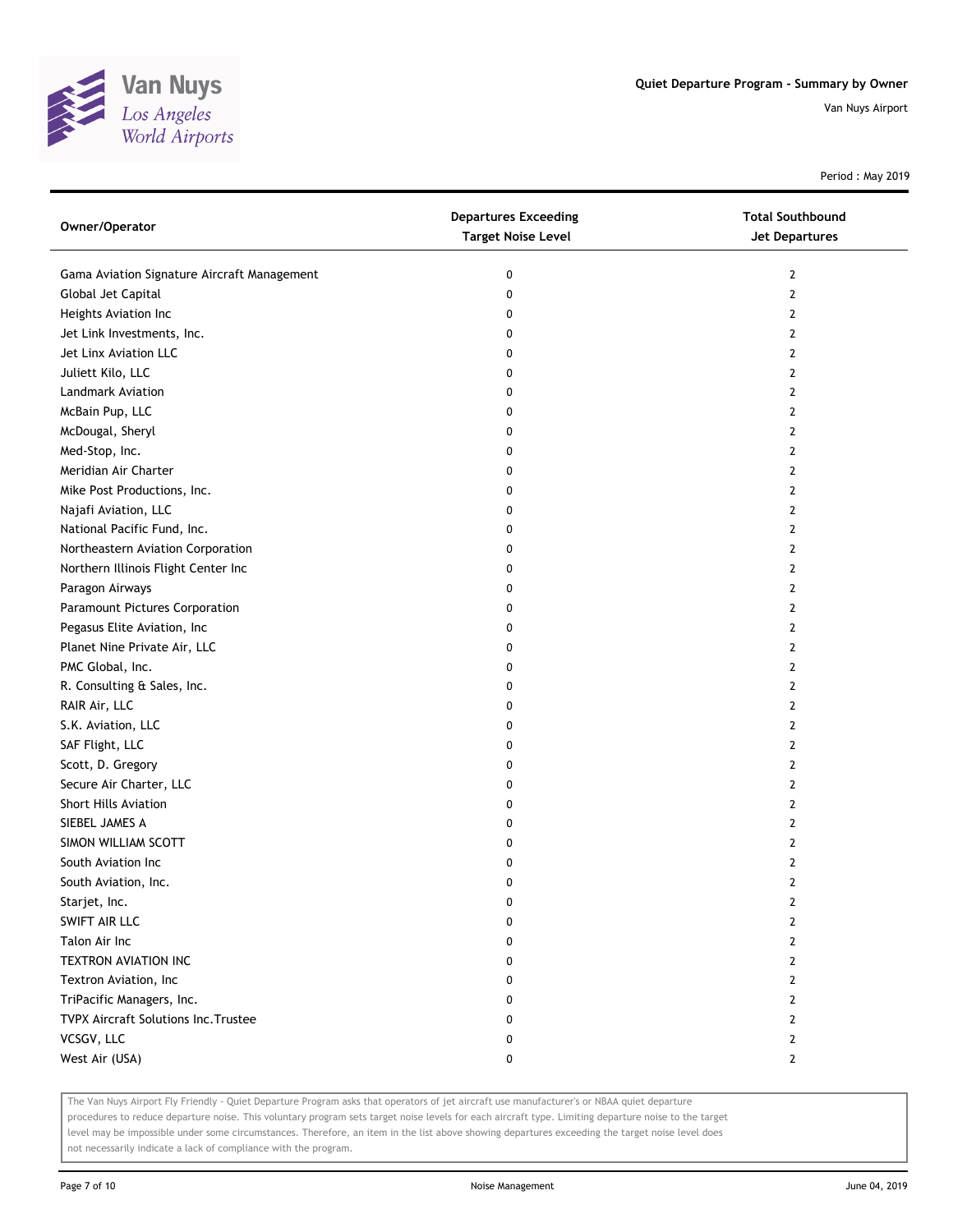

Period : May 2019

| Owner/Operator                           | <b>Departures Exceeding</b><br><b>Target Noise Level</b> | <b>Total Southbound</b><br><b>Jet Departures</b> |
|------------------------------------------|----------------------------------------------------------|--------------------------------------------------|
| Worldwide Jet Charter, LLC               | 0                                                        | 2                                                |
| Aero Air, LLC                            | 0                                                        | 3                                                |
| Aviation Leasing Group, Inc.             | 0                                                        | 3                                                |
| <b>AVJET Corporation</b>                 | 0                                                        | 3                                                |
| <b>Cirrus Aviation Services</b>          | 0                                                        | 3                                                |
| Club Jet                                 | 0                                                        | 3                                                |
| Corporate Air, LLC                       | 0                                                        | 3                                                |
| Culbertson Aviation, LLC                 | 0                                                        | 3                                                |
| CWM Aviation, LLC                        | 0                                                        | 3                                                |
| DD251, LLC                               | 0                                                        | 3                                                |
| Desert Jet, LLC                          | 0                                                        | 3                                                |
| Exclusive Jets, LLC                      | 0                                                        | 3                                                |
| <b>ExpressJet Airlines</b>               | 0                                                        | 3                                                |
| Fair Wind Air Charter                    | 0                                                        | 3                                                |
| Flexjet LLC                              | 0                                                        | 3                                                |
| <b>Flight Options</b>                    | 0                                                        | 3                                                |
| Generation Jets, LLC                     | 0                                                        | 3                                                |
| <b>GODFREY JOHN F</b>                    | 0                                                        | 3                                                |
| Jet Aviation Business Jets               | 0                                                        | 3                                                |
| JetReady                                 | 0                                                        | 3                                                |
| Journey Aviation, LLC                    | 0                                                        | 3                                                |
| <b>MB Airways</b>                        | 0                                                        | 3                                                |
| MRB Manager, LLC                         | 0                                                        | 3                                                |
| N36MU, LLC                               | 0                                                        | 3                                                |
| <b>N920 LLC</b>                          | 0                                                        | 3                                                |
| Pinnacle Aviation Inc                    | 0                                                        | 3                                                |
| Pinnacle Aviation, Inc.                  | 0                                                        | 3                                                |
| Swift Aviation Management, Inc.          | 0                                                        | 3                                                |
| Wynn Aircraft V, LLC                     | 0                                                        | 3                                                |
| 3031 LLC                                 | 0                                                        |                                                  |
| Bakersfield Jet Center by Loyds Aviation | 0                                                        |                                                  |
| CH Management Services, LLC              | 0                                                        | 4                                                |
| Cove Aviation Partners, LLC              | 0                                                        |                                                  |
| Dumont Aircraft Sales, LLC               | 0                                                        |                                                  |
| Dumont Jets                              | 0                                                        |                                                  |
| <b>Executive Flight Services</b>         | 0                                                        |                                                  |
| Flexjets                                 | 0                                                        |                                                  |
| Gemini Air Group, Inc.                   | 0                                                        |                                                  |
| <b>Grossman Company Properties</b>       | 0                                                        |                                                  |
| Hawker RC 23, LLC                        | 0                                                        |                                                  |
| Jet Set Aircraft, Inc.                   | 0                                                        | 4                                                |

The Van Nuys Airport Fly Friendly - Quiet Departure Program asks that operators of jet aircraft use manufacturer's or NBAA quiet departure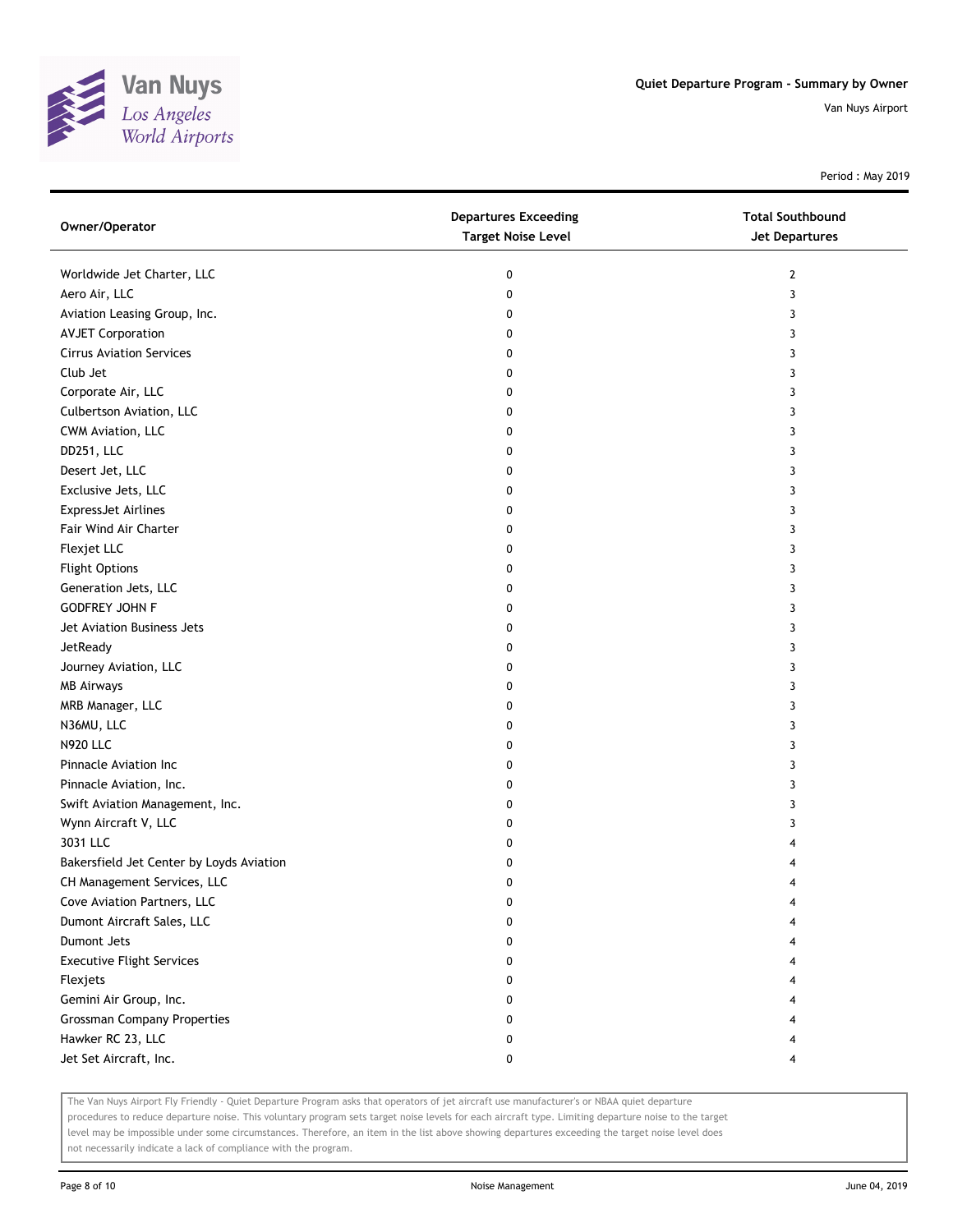

Period : May 2019

| Owner/Operator                       | <b>Departures Exceeding</b><br><b>Target Noise Level</b> | <b>Total Southbound</b><br>Jet Departures |
|--------------------------------------|----------------------------------------------------------|-------------------------------------------|
| KMR Aviation, Inc.                   | 0                                                        | 4                                         |
| NETJETS AVIATION Inc.                | 0                                                        | 4                                         |
| NETJETS SALES INC                    | 0                                                        | 4                                         |
| RSH Consulting, LLC                  | 0                                                        | 4                                         |
| Trans-Exec Air Service, Inc.         | 0                                                        | 4                                         |
| AZ CHARTERS LLC                      | 0                                                        | 5                                         |
| Beverly Hills Exotic Collection, LLC | 0                                                        | 5                                         |
| Biscuit Aviation, LLC                | 0                                                        | 5                                         |
| Leveled Wings, LLC                   | 0                                                        | 5                                         |
| Oakmont Corporation                  | 0                                                        | 5                                         |
| Trans-Pacific Air Charter, LLC       | 0                                                        | 5                                         |
| TVPX AIRCRAFT SOLUTIONS INC TRUSTEE  | 0                                                        | 5                                         |
| Westman Development, LLC             | 0                                                        | 5                                         |
| WILMINGTON TRUST CO TRUSTEE          | 0                                                        | 5                                         |
| Ameriflight                          | 0                                                        | 6                                         |
| Kolob Canyons Air Services           | 0                                                        | 6                                         |
| Moller Investment Group, Inc         | 0                                                        | 6                                         |
| Paragon Transport Management, LLC    | 0                                                        | 6                                         |
| West Coast Charters, LLC             | 0                                                        | 6                                         |
| Delta Private Jets                   | 0                                                        | $\overline{7}$                            |
| Executive Airlines, SL               | 0                                                        | $\overline{7}$                            |
| Gama Charters, Inc.                  | 0                                                        | $\overline{7}$                            |
| Hollister Aviation, LLC              | 0                                                        | $\overline{7}$                            |
| Priester Aviation, LLC               | 0                                                        | $\overline{7}$                            |
| Prime Jet, LLC                       | 0                                                        | 7                                         |
| VLJ HA-420, LLC                      | 0                                                        | 7                                         |
| Golden State Jet, LLC                | 0                                                        | 8                                         |
| Jet Aviation Flight Services, Inc.   | 0                                                        | 8                                         |
| Jet Ready                            | 0                                                        | 8                                         |
| <b>STA Jets</b>                      | 0                                                        | 8                                         |
| <b>Tutor-Saliba Corporation</b>      | 0                                                        | 8                                         |
| <b>Bannert Air</b>                   | 0                                                        | 9                                         |
| Gama Aviation                        | 0                                                        | 9                                         |
| <b>Gama Aviation LLC</b>             | 0                                                        | 10                                        |
| L & G Aviation, LLC                  | 0                                                        | 11                                        |
| Solairus Aviation                    | 0                                                        | 13                                        |
| Regency Air, LLC                     | 0                                                        | 14                                        |
| XCEL Jet Management, Inc.            | 0                                                        | 14                                        |
| Millbrook Air                        | 0                                                        | 15                                        |
| Talon Air, Inc.                      | 0                                                        | 16                                        |
| FltPlan.com                          | 0                                                        | 18                                        |

The Van Nuys Airport Fly Friendly - Quiet Departure Program asks that operators of jet aircraft use manufacturer's or NBAA quiet departure